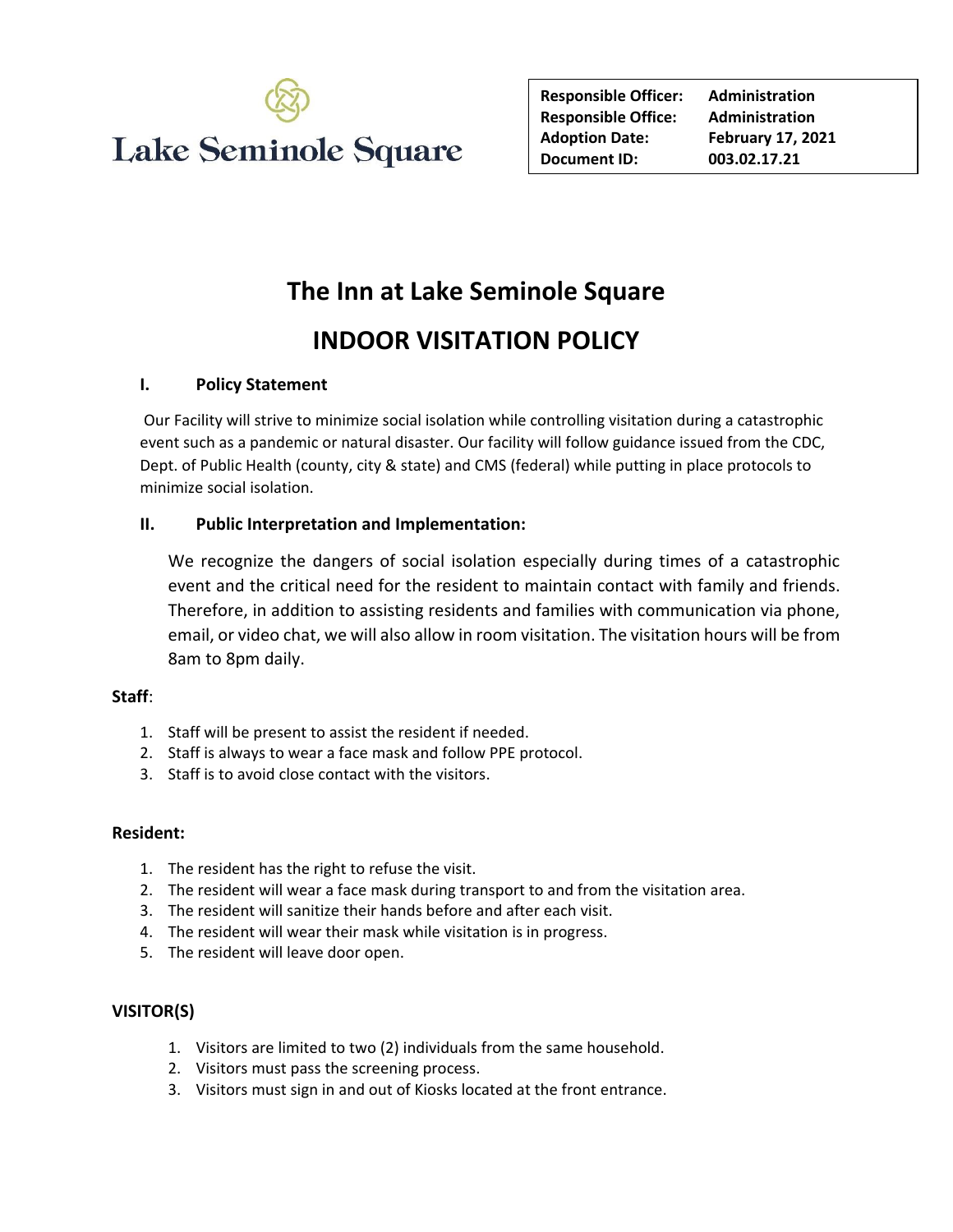- 4. Visitors are to sanitize their hands before and after the visit
- 5. Visitors are always to wear a face mask.
- 6. Visitors must maintain a 6 foot distance from resident.
- 7. Visitors are to remain in the resident's room and leave the campus immediately at the end of visit.

### **VISITS**

- 1. Staff will make every effort to accommodate weekly visits, as well as special visits from out of town visitors, special occasions, etc.
- 2. All visits are by appointment only to ensure appropriate staff availability and taking into account the resident's routine and health status.
- 3. Visits are scheduled on the hour and are limited to 60 minutes.
- 4. Visits are schedule through Online Bookings and or Front Desk **ONLY**.
- 5. Door to resident's room must remain open.
- 6. If preferred the visitation room will still be made available if asked.
- 7. Visitors must report to the facility Administrator if they develop Covid-19 symptoms within 14-days post facility visit(s).
- 8. At any time, the facility may cancel the visits due to COVID 19 cases, weather, failure of the visitor or resident to abide by the policy and procedures, failure to sign the consents, failure to pass the screening.

#### **ESSENTIAL CARE GIVERS**

A Resident may designate a visitor who is a family member, friend, guardian, or other another individual as an essential caregiver. The Inn at Lake Seminole Square will allow in-person visitation by the essential caregiver for at least 2 hours daily in addition to any other visitation authorized by the provider. Such visits must be scheduled in advance through Online Bookings and or Front Desk **ONLY**. Essential caregivers are not expected to provide necessary care to a resident, and we may not require an essential caregiver to provide such care.

Lake Seminole Square will allow an essential care giver in all of the following circumstances, unless the resident objects:

- 1. End-of-life situations.
- 2. A resident who was living with family before being admitted to the assisted living and is scared and/or is struggling with the change in environment and lack of in-person family support.
- 3. The resident is making one or more major medical decisions.
- 4. A resident is experiencing emotional distress or grieving the loss of a friend or family member who recently died.
- 5. A resident needs cueing or encouragement to eat or drink which was previously provided by a family member or a caregiver.
- 6. A resident who used to talk and interact with others is seldom speaking.

#### **ASSUMPTION AND ACKNOWLEDGEMENT OF RISK WAIVER AND RELEASE OF CLAIMS**

In response to the a pandemic, The Inn at Lake Seminole Square (referred to herein as the "Community", "us", "we", "our") implemented a number of policies, procedures, mitigation efforts, and recommendations to protect residents, staff and visitors in alignment with public health recommendations. We do not guarantee, represent, or warrant full compliance with all